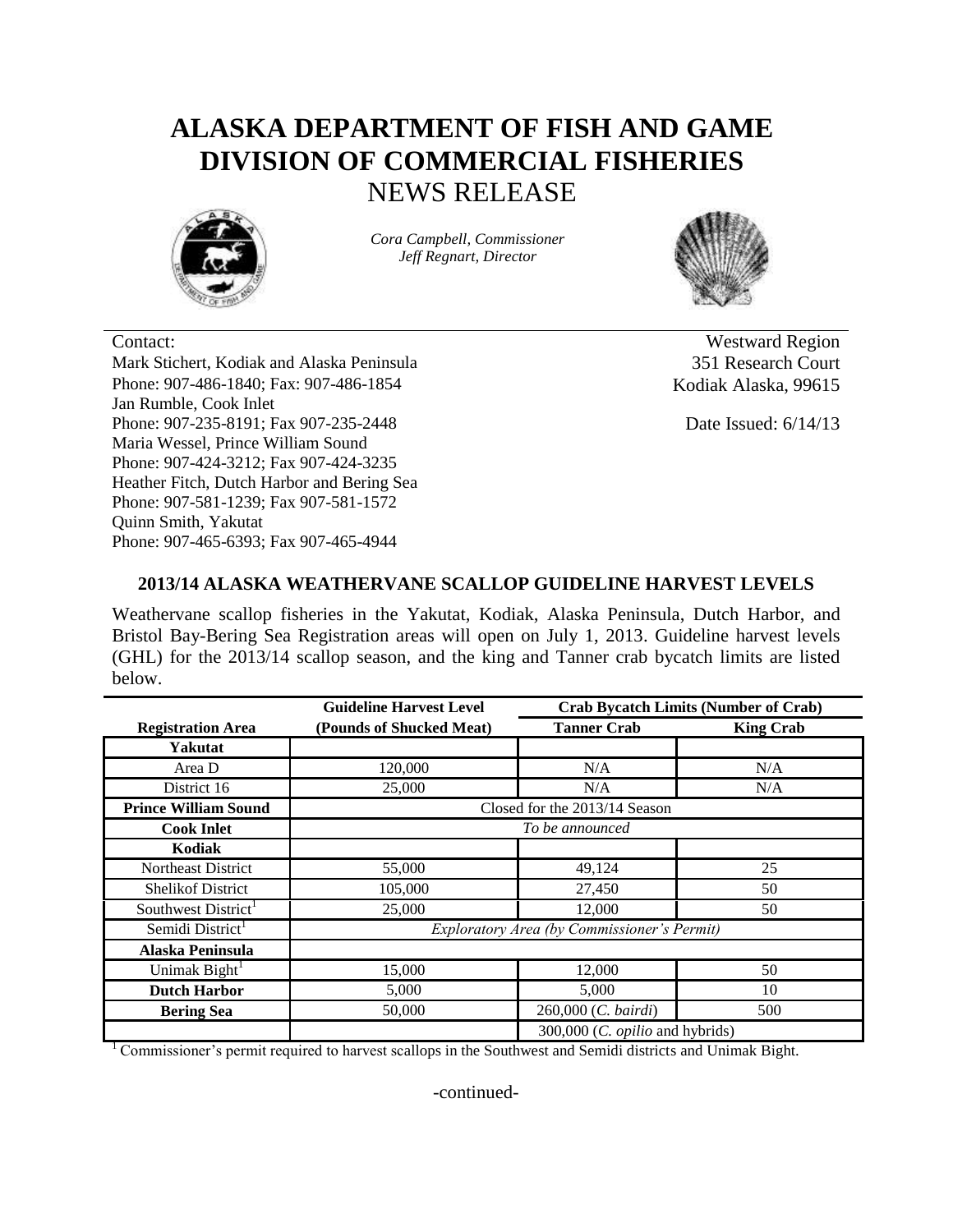The commercial weathervane scallop fishery in Exclusive Economic Zone (3-200 nmi) of Alaska is jointly managed by the State of Alaska and the federal government under the Scallop Fishery Management Plan (FMP). The FMP was developed by the North Pacific Fishery Management Council under provisions of the Magnuson-Stevens Fishery Conservation and Management Act (MSA). Most aspects of scallop fishery management in federal waters are delegated to the State of Alaska. However, amendments to the MSA in 2007 mandated all FMP fisheries be managed under annual catch limits (ACL) that account for all sources of mortality to ensure overfishing does not occur. The 2013/14 season scallop GHLs established by ADF&G comply with these federal ACL requirements.

Registration Area D GHLs will remain 120,000 pounds of shucked meat in Yakutat, and 25,000 pounds of shucked meat in District 16. The Registration area D GHL was reduced 40,000 pounds between the 2011/12 and 2012/13 fishing seasons due to continued declines in fishery catch per unit effort (CPUE), bed specific CPUE declines, historic fishery performance, and compressed shell height distribution. This GHL reduction halted some of the negative trends in fishery performance observed prior to the 2012/13 fishing season, however weathervane scallop catch rates in Registration Area D remain at near record low levels. During the 2013/14 weathervane scallop fishery in Registration Area D the Alaska Department of Fish and Game will assess distribution of effort and fishery performance. Continued poor fishery performance may result in management action before the GHL is reached.

The Kodiak Area Northeast District scallop GHL will be 55,000 pounds of shucked meat, compared to 60,000 pounds in 2012/13. The reduction in GHL is the result of eliminating a 5,000 pound exploratory GHL previously established for the portion of Northeast District north of Cape Izhut. The 2013/14 Northeast District scallop GHL will not be apportioned or capped based on individual scallop beds. However, if inseason cumulative CPUE is less than or equal to established minimum performance standards for individual scallop beds, staff will consider closing the season in the Northeast District, or a portion of the district prior to achieving the GHL.

The Kodiak Area Shelikof District scallop GHL will be 105,000 pounds of shucked scallop meat. Harvest will be capped at 100,000 pounds of shucked meat east of 154° W long. Harvest in the remainder of the Shelikof District west of 154° W long will be capped at 5,000 pounds of shucked meat.

The Kodiak Area Southwest District will open to exploratory scallop fishing under the provisions of a commissioner's permit (5 AAC 38.076 (e)) with a harvest limit of 25,000 pounds of shucked meat. Participating vessels are encouraged to distribute effort to delineate scallop beds.

Unimak Bight in the Alaska Peninsula Area (west of a line extending south from Cape Pankof at 163° 03.70' W. long. and east of line extending south from Scotch Cap Light at 164° 44.72' W. long.) will open to exploratory scallop fishing under the authority of a commissioner's permit. Harvest in the Unimak Bight will be capped at 15,000 pounds of shucked meat for the 2013/14

-continued-